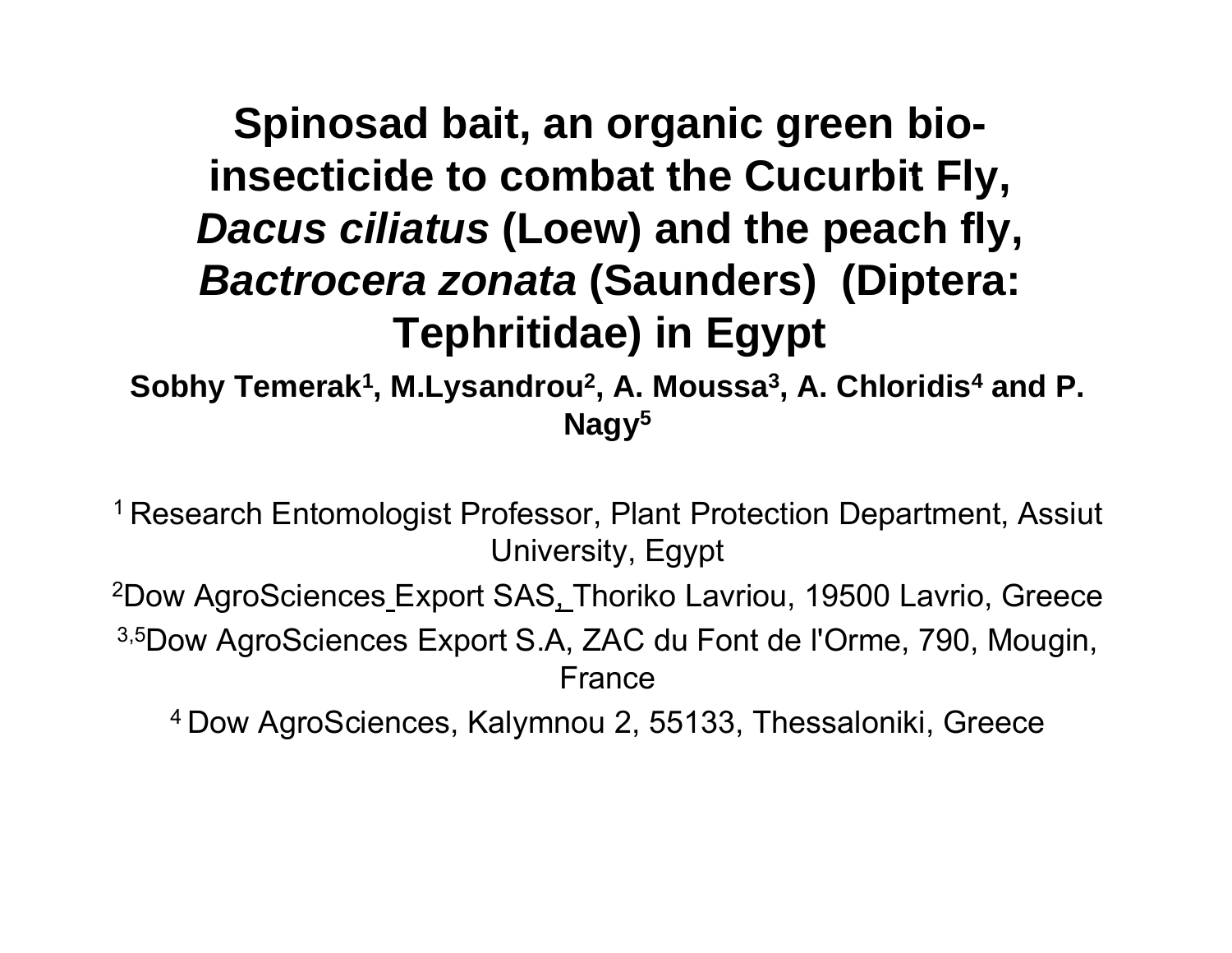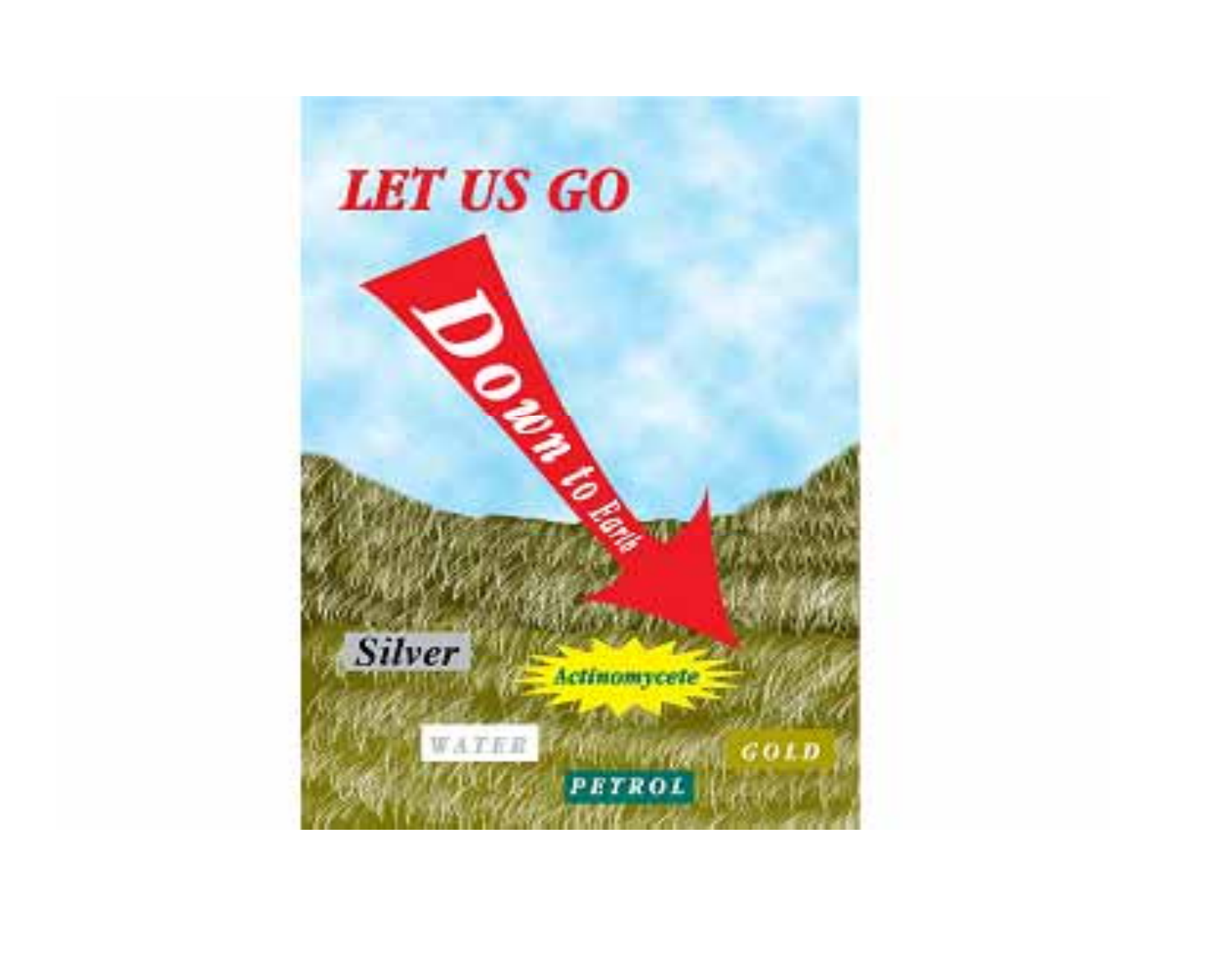



## *Saccharopolyspora spinosa: BACTERIA*

### Belongs to the order of *ACTINOMICETALES*



## Surface of bacteria Transversal view of



vegetative stage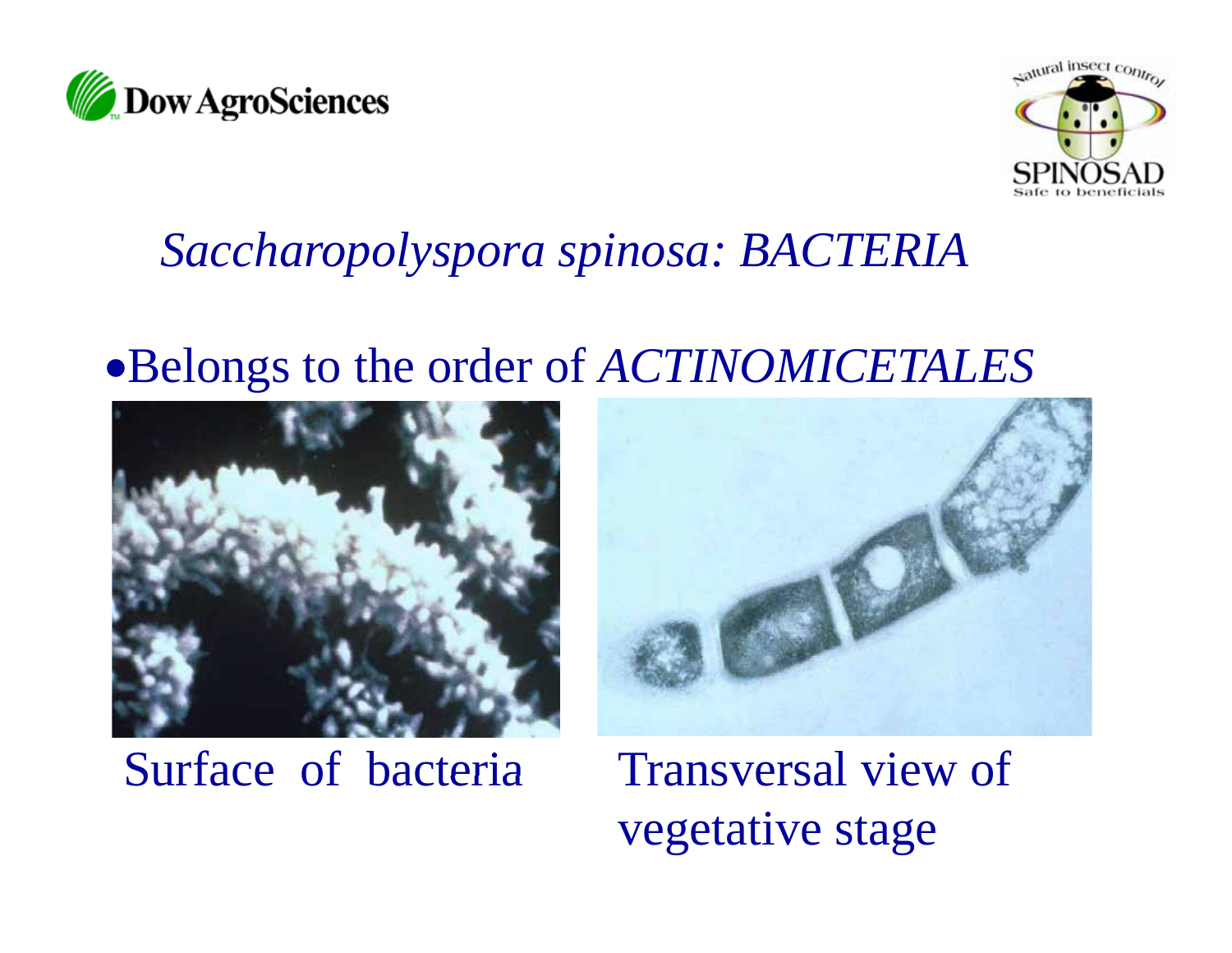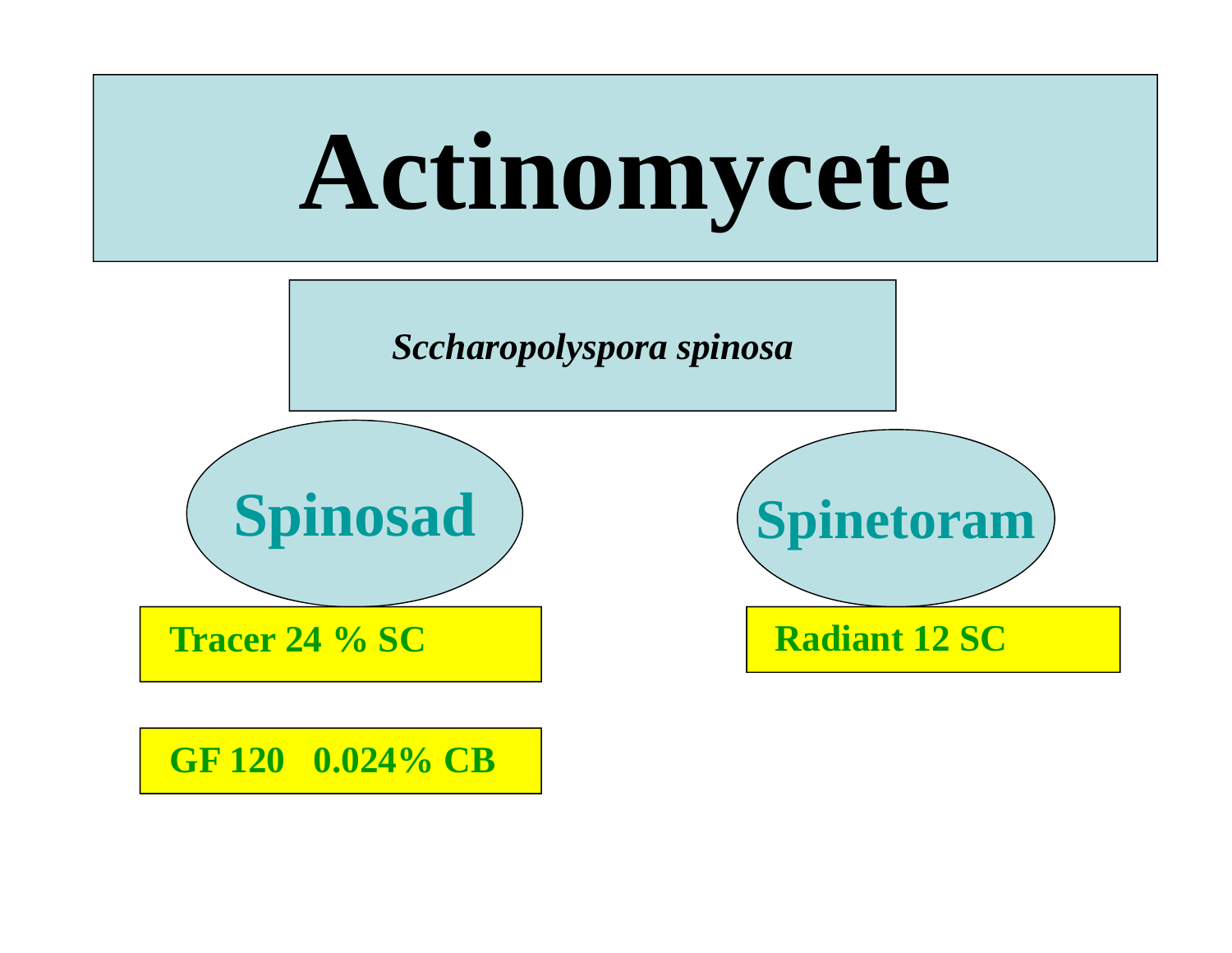# *Spinosad( tracer -conserve)*

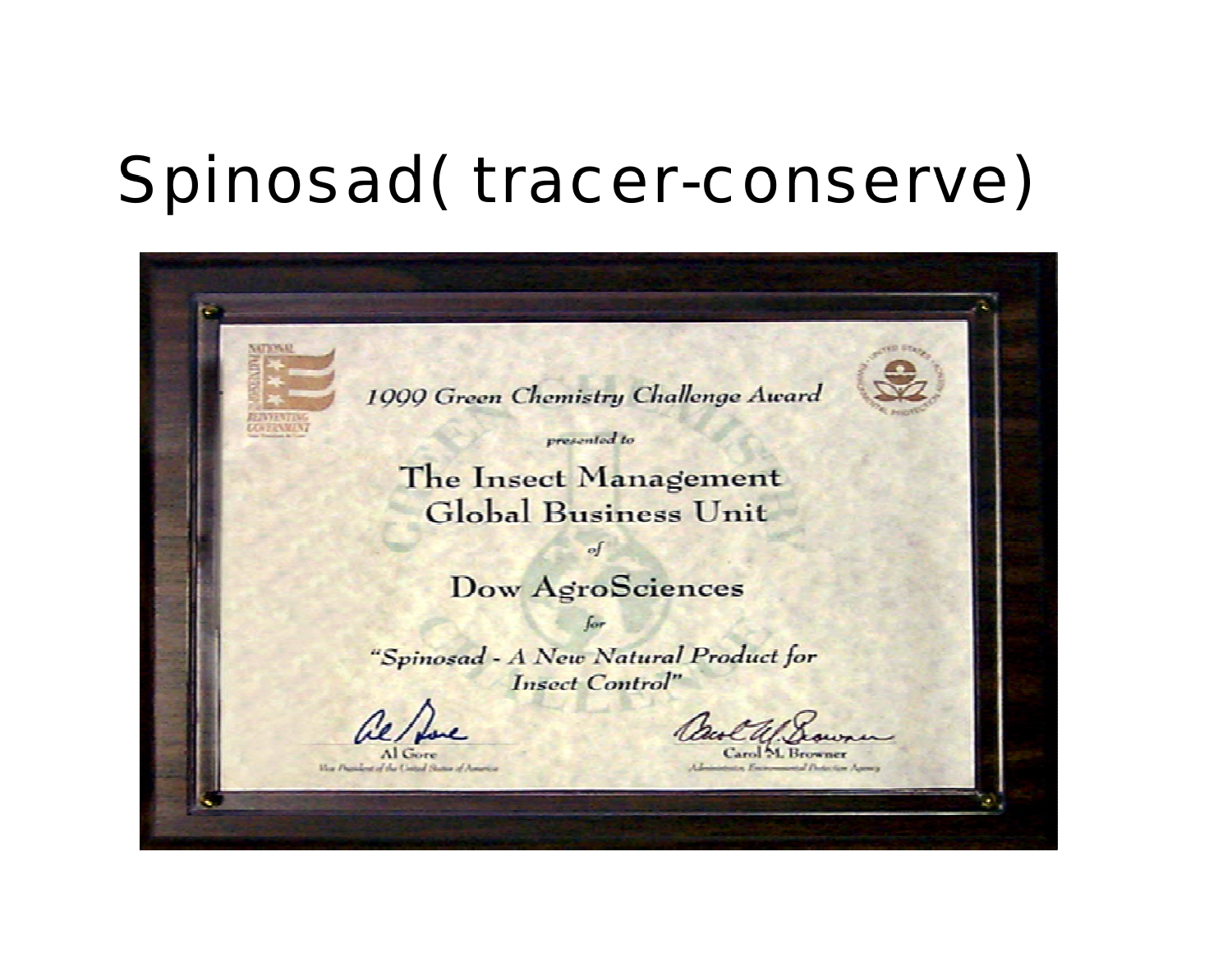# *2002 Spinosad 2008*

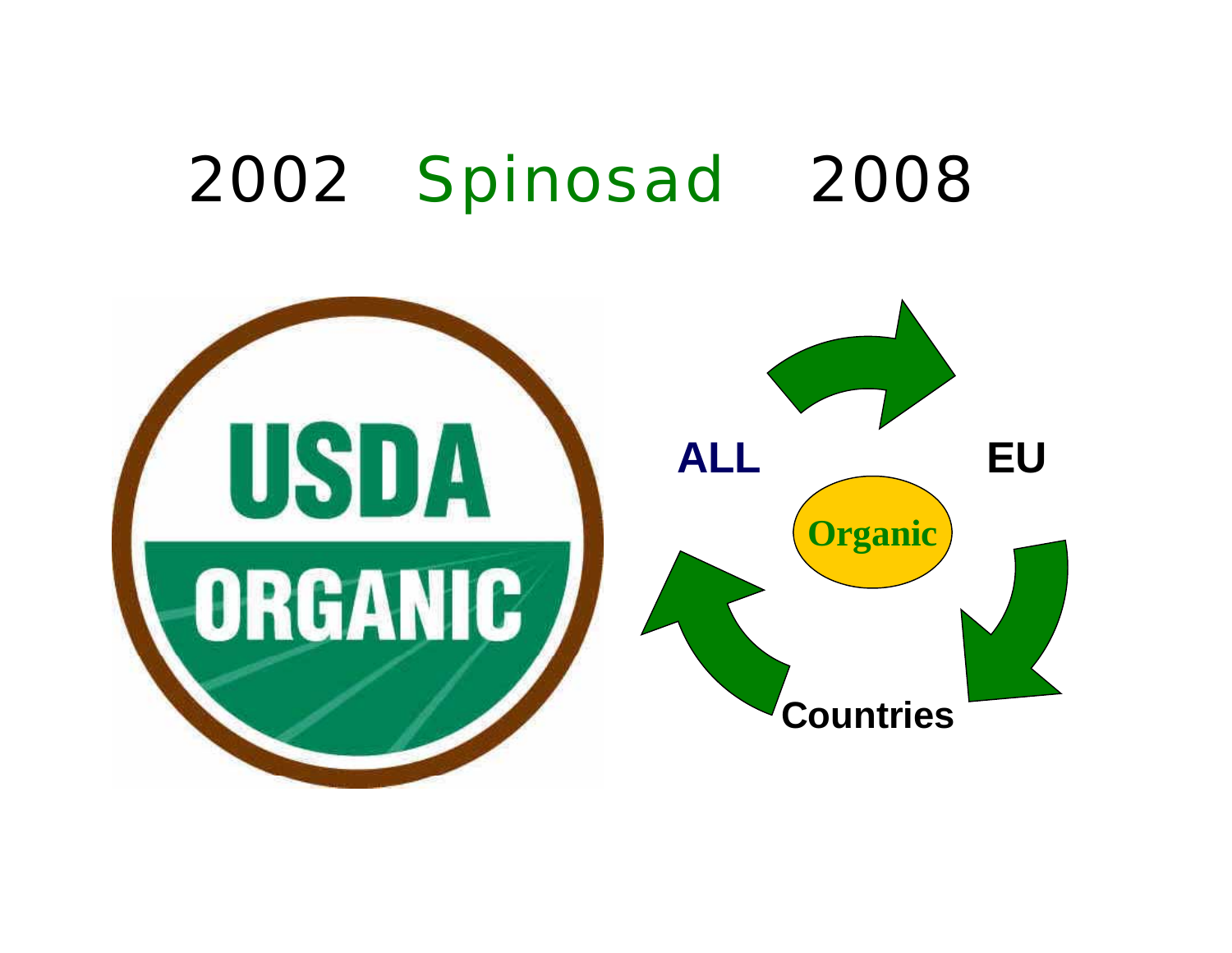

# **Spinosad**



# *Unique structure*

**Forosamine sugar**

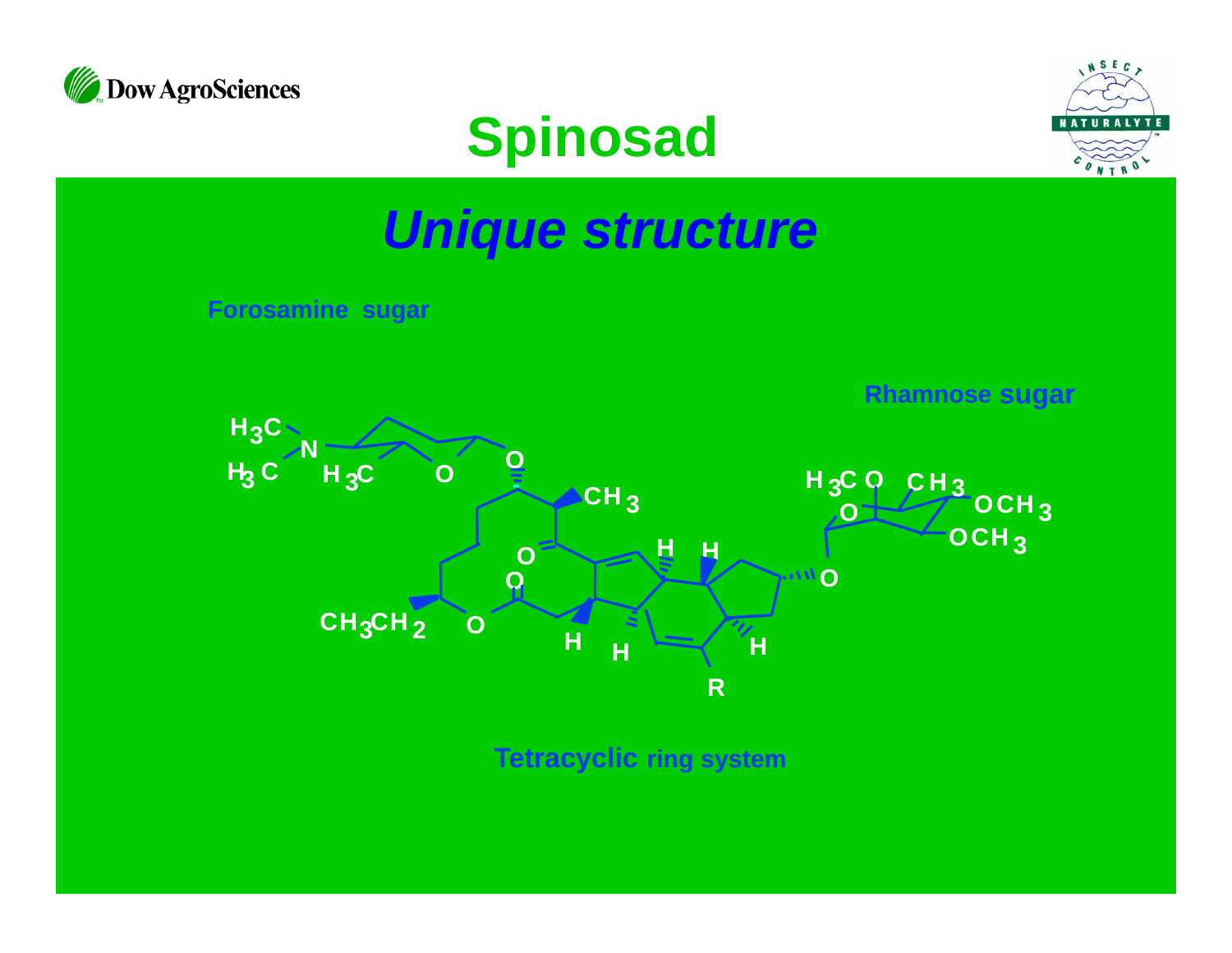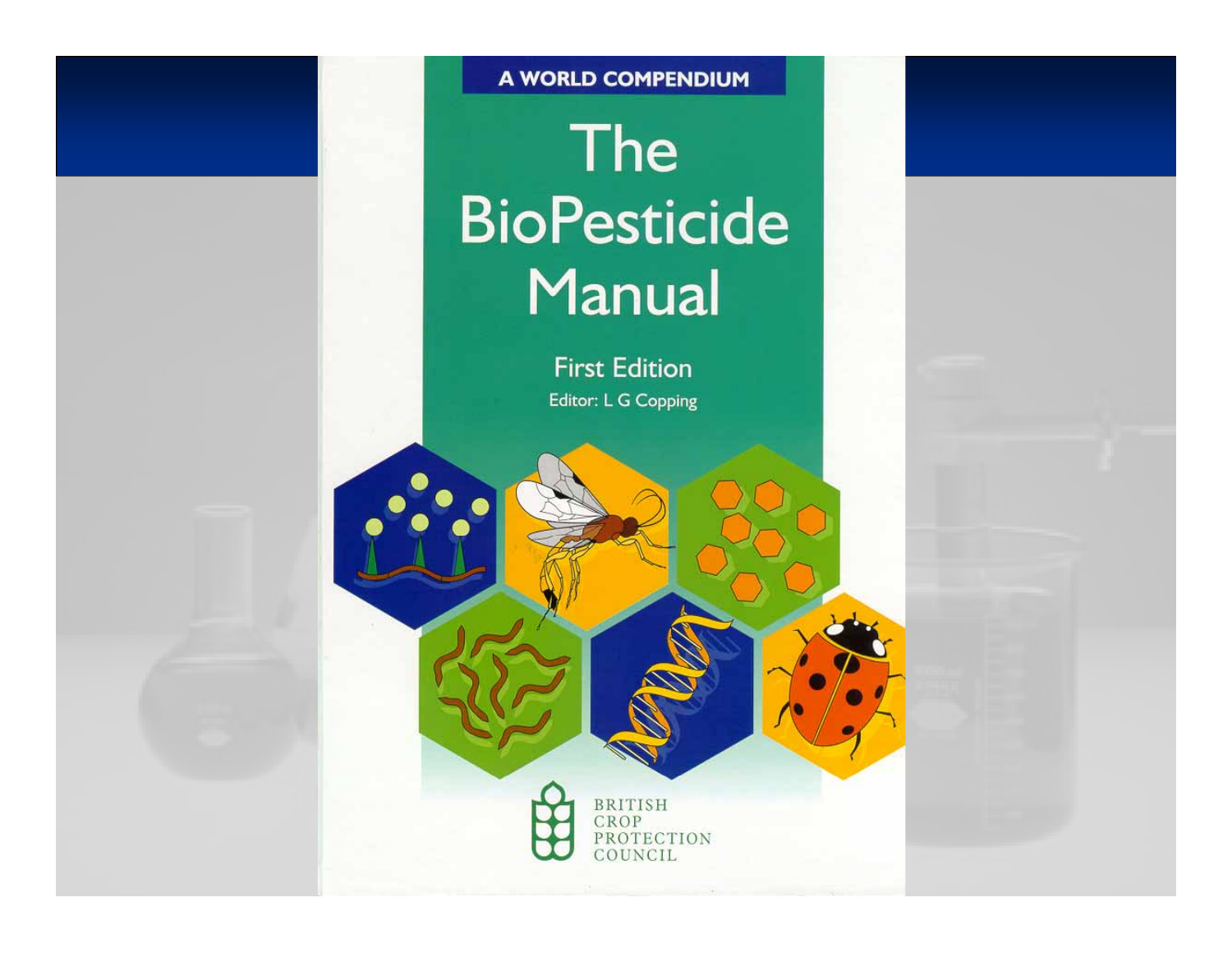#### $1:27$ spinosad

#### Microbial insecticide

The Pesticide Manual - 11th edition: Entry number 754



spinosyn A,  $R = H$ -

spinosyn D,  $R = CH<sub>a</sub>$ -

NOMENCLATURE: Approved name: spinosad (ANSI, ISO pending). CAS RN: [131929-60-7] spinosyn A; [131929-63-0] spinosyn D. Development codes: XDE-105; DE-105.

SOURCE: The commercial product is a mixture of spinosyn A and spinosyn D. Both compounds are secondary metabolites of the soil actinomycete, Saccharopolyspora spinosa. The organism is composed of long, yellowish-pink aerial chains of spores encased in distinctive, spiny spore sheaths. The bacterium is aerobic, gram-positive, non-acid fast, nonmotile, filamentous and differentiated into substrate and aerial hyphae. The aerial mycelium is yellowish-pink and the vegetative mycelium is yellow to yellowish-brown. The parent strain was originally isolated from an abandoned rum still in the Caribbean.

PRODUCTION: Spinosad is obtained from a whole broth extraction following fermentation of the organism on a feedstock of water, vegetable flours, sugar and animal fat.

TARGET PESTS: Recommended for the control of caterpillars, leafminers, thrips and foliage feeding beetles.

TARGET CROPS: May be used on row crops (including cotton), vegetables, fruit trees, turf, vines and ornamentals. No crop phytotoxicity has beeen observed.

BIOLOGICAL ACTIVITY: Mode of action: Spinosad effects on target insects are consistent with the activation of the nicotinic acetylcholine receptor but at a different site than nicotine or imidacloprid. Spinosad also affects GABA receptors but their role in the overall activity is unclear. There is currently no known cross-resistance to other insecticide classes. Efficacy: The mode of action causes a rapid death of target phytophagous insects. Its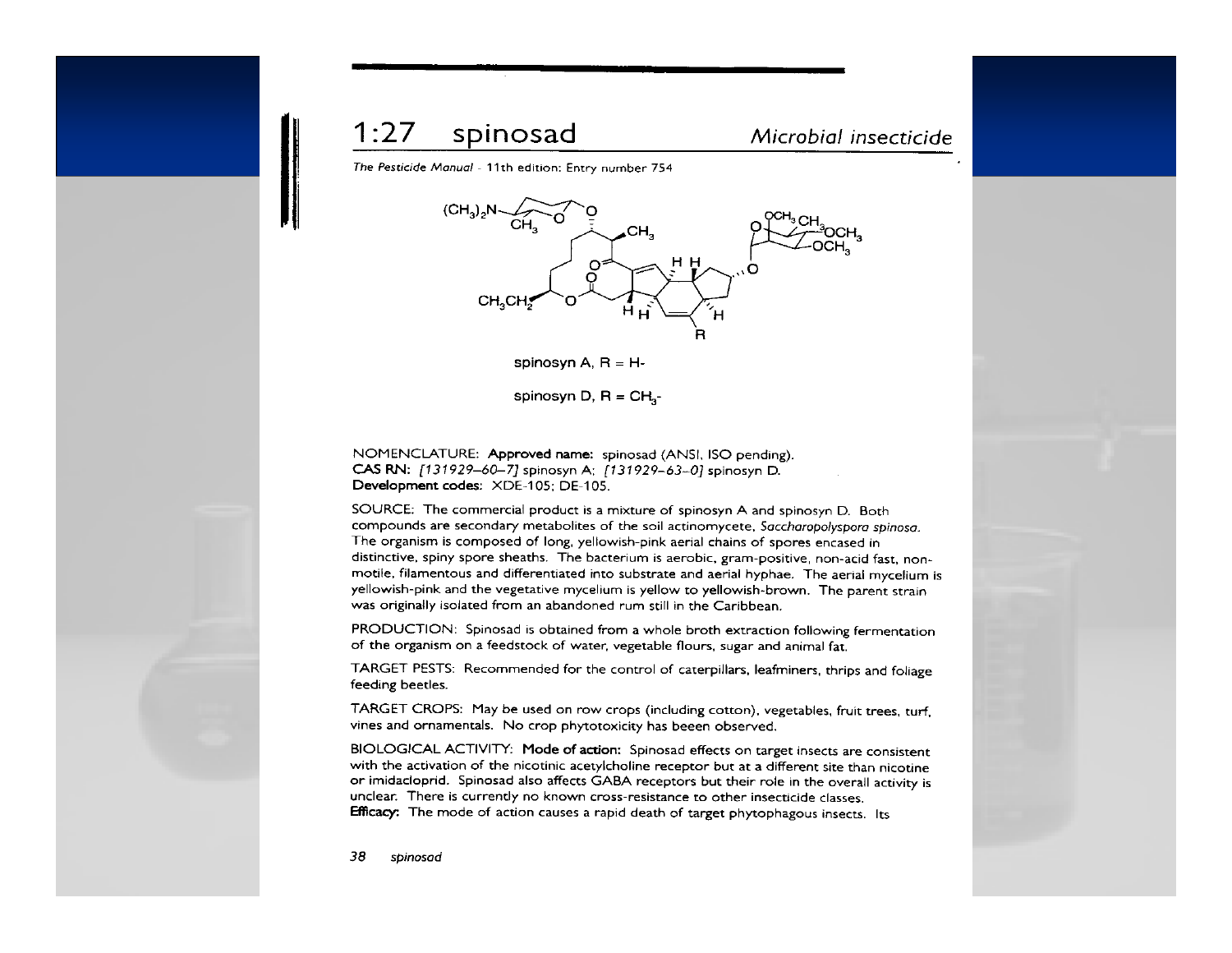

# Conserve in Spain terrestrial application



The use of conical spray nozzles with a diameter of **0,8 - 1 mm**, **without difusor** is recommended

Conical nozzle without difusor Conical nozzle with diffusor

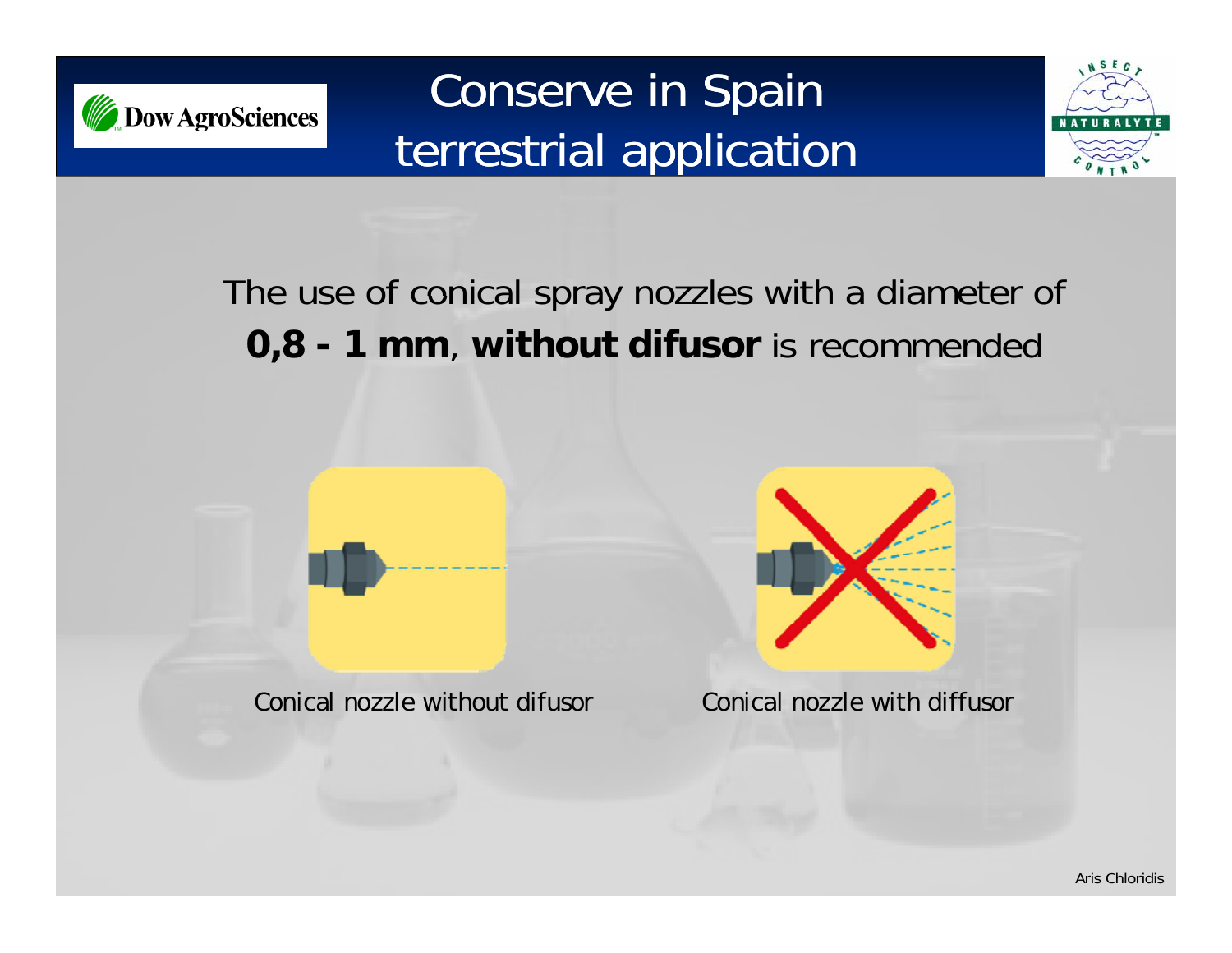

**DOW RESTRICTED - For internal** use only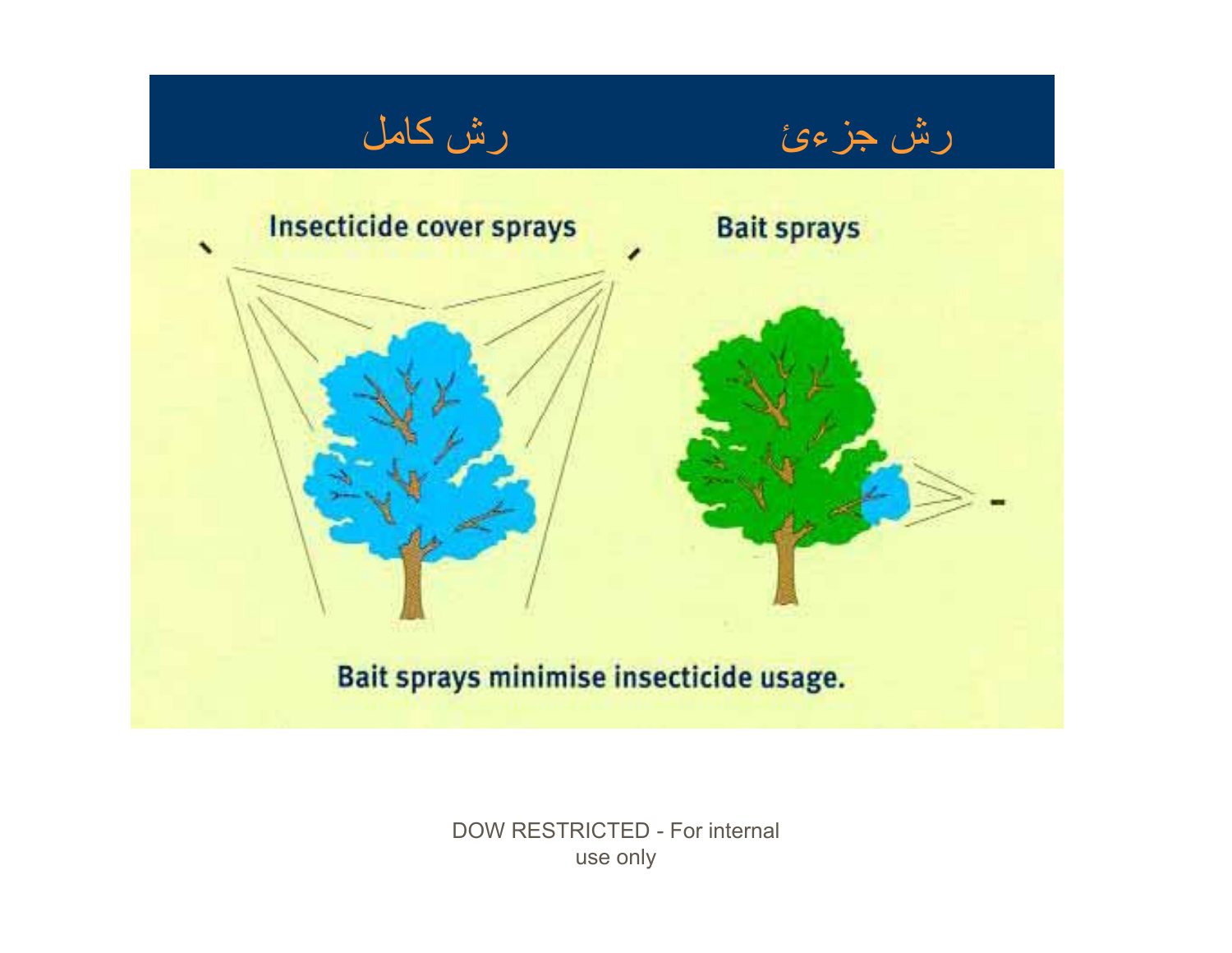### *Droplet distribution of foliar application*

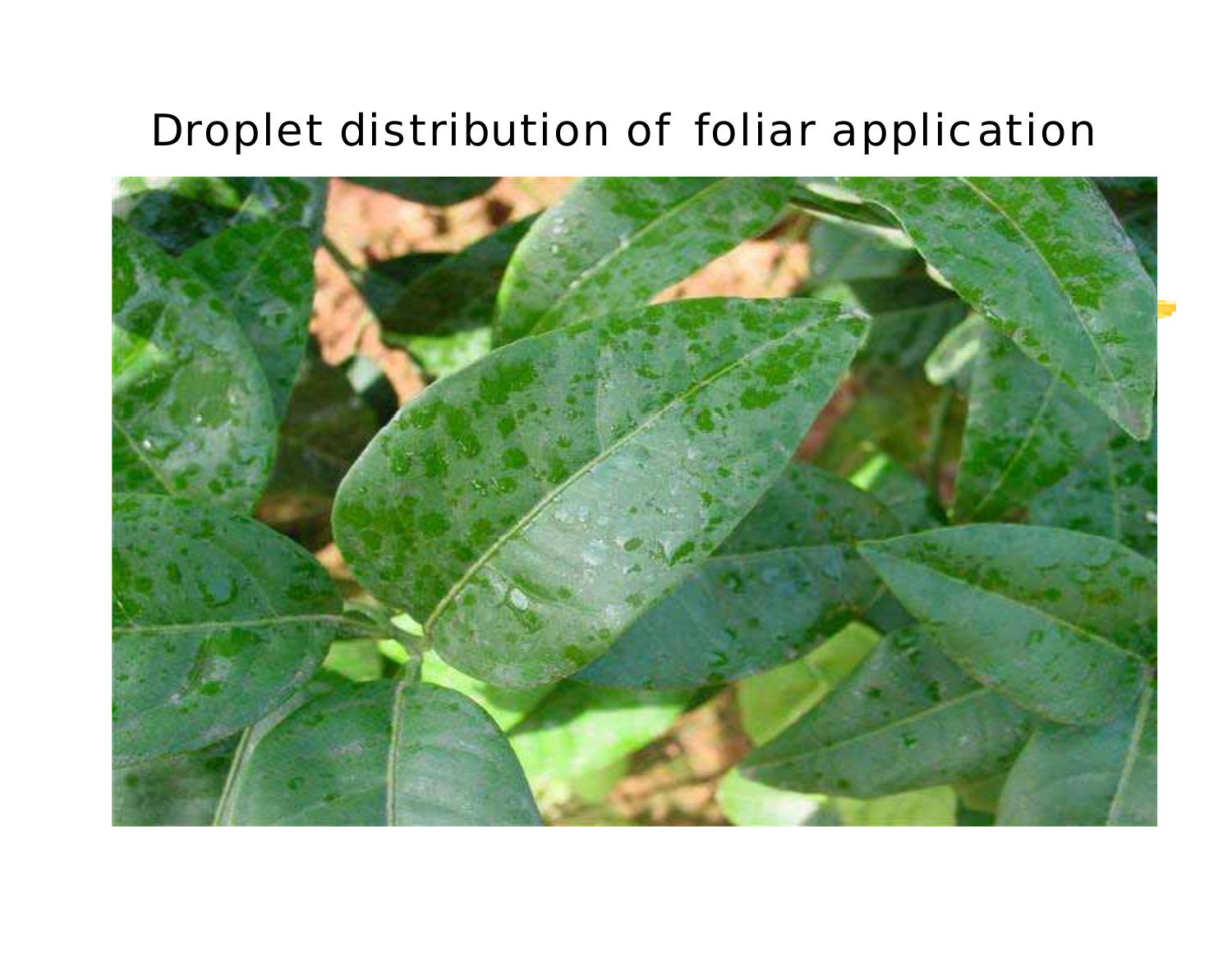### **Last sample infestation by** *D.ciliatus*

| <b>Products</b>  | ml / L/ Fed | squash                  |             | cucumber          |    | <b>Snake</b> |          |
|------------------|-------------|-------------------------|-------------|-------------------|----|--------------|----------|
|                  |             | Infest.%                | % adults    | Infest.% % adults |    | Infest.%     | % adults |
| Gf120            | 500/4L      | $\overline{\mathbf{0}}$ | $\mathbf 0$ | <b>11</b>         | 25 | <b>13</b>    | 55       |
|                  | 500/6L      | $\overline{\mathbf{0}}$ | $\mathbf 0$ | <b>16</b>         | 50 | <b>19</b>    | 56       |
|                  | 500/8L      | $\overline{\mathbf{1}}$ | $\mathbf 0$ | <b>18</b>         | 62 | 21           | 58       |
| malathion        | 500 / 200 L | 63                      | 88          | 28                | 86 | 50           | 90       |
| <b>Untreated</b> |             | <b>100</b>              | 94          | 63                | 87 | 81           | 89       |

**partial spray every 5 meter except malathion full spray**

**All 3 prays with 7 days interval**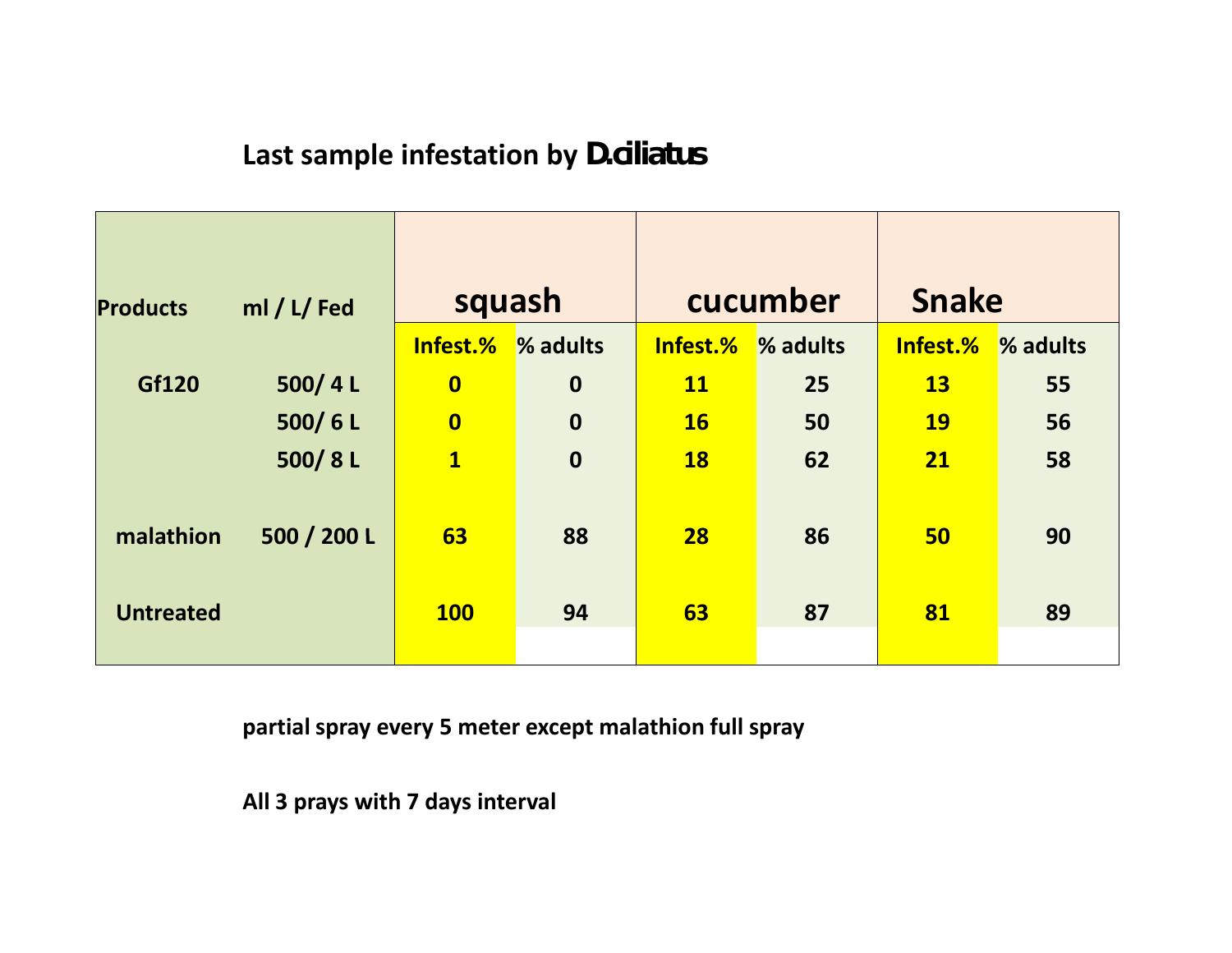### **Last sample fallen and non fallen fruit infestation % by** *B.zonata*

| <b>Rate</b>      |             | <b>Average Infestation %</b> | <b>General</b> |                 |
|------------------|-------------|------------------------------|----------------|-----------------|
| <b>Product</b>   | ml /v.water | fallen                       | uptree         | average         |
| <b>GF-120</b>    | 400 /4 L    | 4                            | $\mathbf{1}$   | 5               |
|                  | 500/4L      | 2.6                          | $\mathbf{1}$   | 3.7             |
| Gf 120           | 500/10L     | 4.6                          | 1.3            | $6\phantom{1}6$ |
| <b>Untreated</b> |             | 15                           | 4.6            | 19.6            |

**All 3 prays with 7 days interval**

**partial spray malathion full spray**